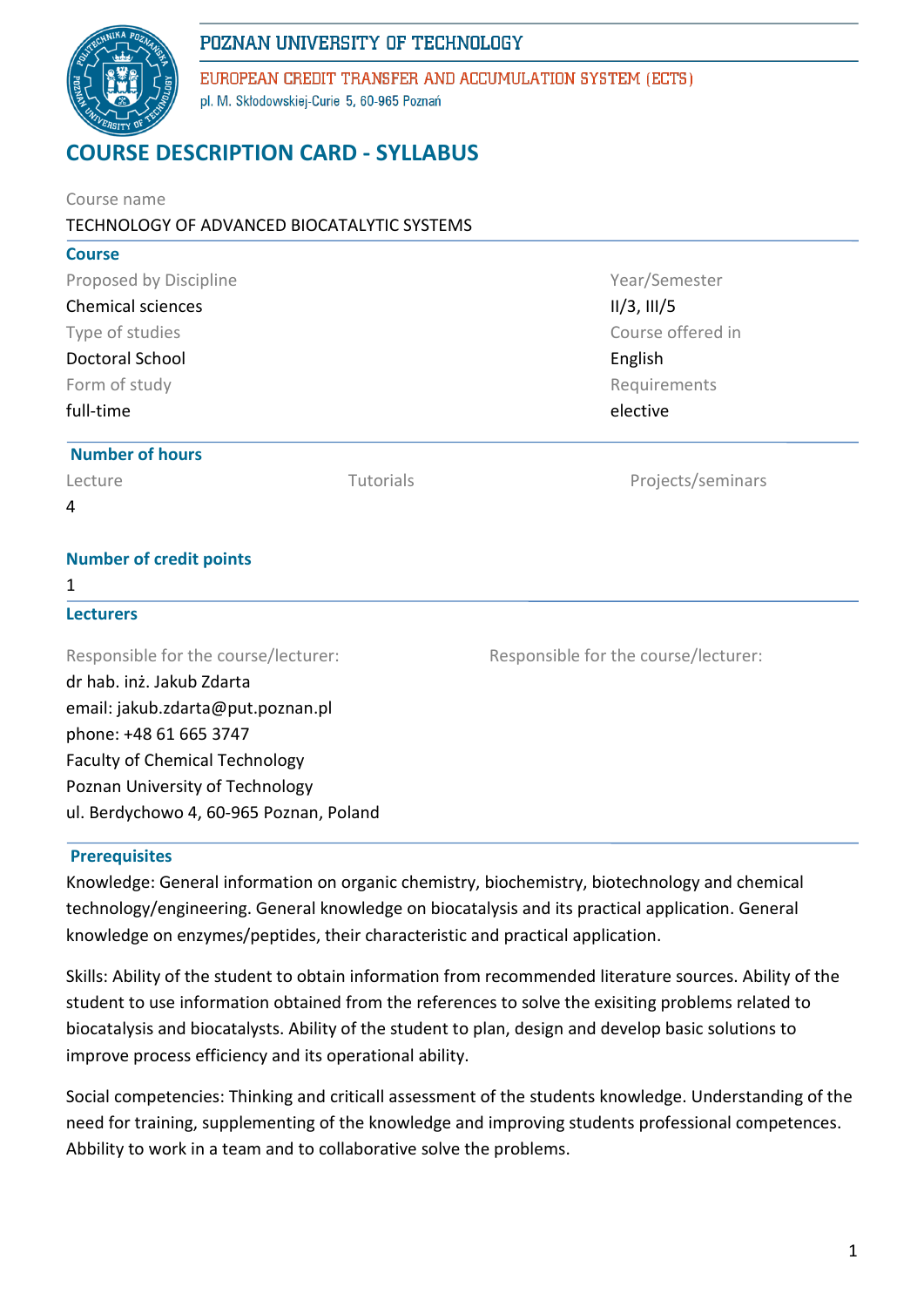

EUROPEAN CREDIT TRANSFER AND ACCUMULATION SYSTEM (ECTS) pl. M. Skłodowskiej-Curie 5, 60-965 Poznań

### **Course objective**

The main aim of the course is to familiarize PhD students with the most important issues of catalysis with particular attention to biocataysis and biocatalysts. To familiarize students with the charactrization and action of the enzymes and to present the most important issues related to characterization and practical application of the biocatalysis. Demonstartion of the current large-scale applications of the enzymes. Presentation of the ways to improve properties of the enzymes with particular attention to enzyme immobilization. To fimiliarize students with advantages and disadvanatges of the immobilization process and its requirements in order to obtain active and stable biocatalysts. Understanding the role of biocatalysis in the designing of novel catalytic solutions for various branches of insutry. To familiarize students with the recent reserach trends and future directions for improve practical application of the biocatalysis.

### **Course-related learning outcomes**

### Knowledge

A PhD student who graduated from doctoral school knows and understands:

1) global achievements, covering theoretical foundations as well as general and selected specific issues that are relevant to scientific disciplines studied at the doctoral school, to the extent that enables revision of existing paradigms, [P8S\_WG/SzD\_W01]

2) key developmental trends of disciplines of science in which education at the doctoral school takes place, [P8S\_WG/SzD\_W02]

3) basic principles of knowledge transfer to the economic and social sphere as well as those of commercialization of results of scientific activities and know-how related to these results. [P8S\_WK/SzD\_W07]

#### Skills

A PhD student who graduated from doctoral school can:

1) use knowledge from different branches of science to creatively identify, formulate and innovatively solve complex problems or to perform research tasks such as: - define the aim and subject of scientific research, form a research hypothesis, - develop research methods, techniques and tools and use them creatively, - draw conclusions on the basis of research results, [P8S\_UW/SzD\_U01]

2) critically analyze and assess scientific research results, work of experts and other creative activities together with their contribution into knowledge development, [P8S\_UW/SzD\_U02]

3) communicate on specialist issues on the level that allows active participation in the international scientific community. [P8S\_UK/SzD\_U04]

### Social competences

A PhD student who graduated from doctoral school is ready to:

- 1) critically assess achievements within a given scientific discipline, [P8S\_KK/SzD\_K01]
- 2) acknowledge the importance of knowledge in solving cognitive and practical problems, [P8S\_KK/SzD\_K03]
- 3) fulfilling the social obligations of researchers and creators, [P8S\_KO/SzD\_K04]
- 4) maintain and develop the ethos of research and creative communities, including: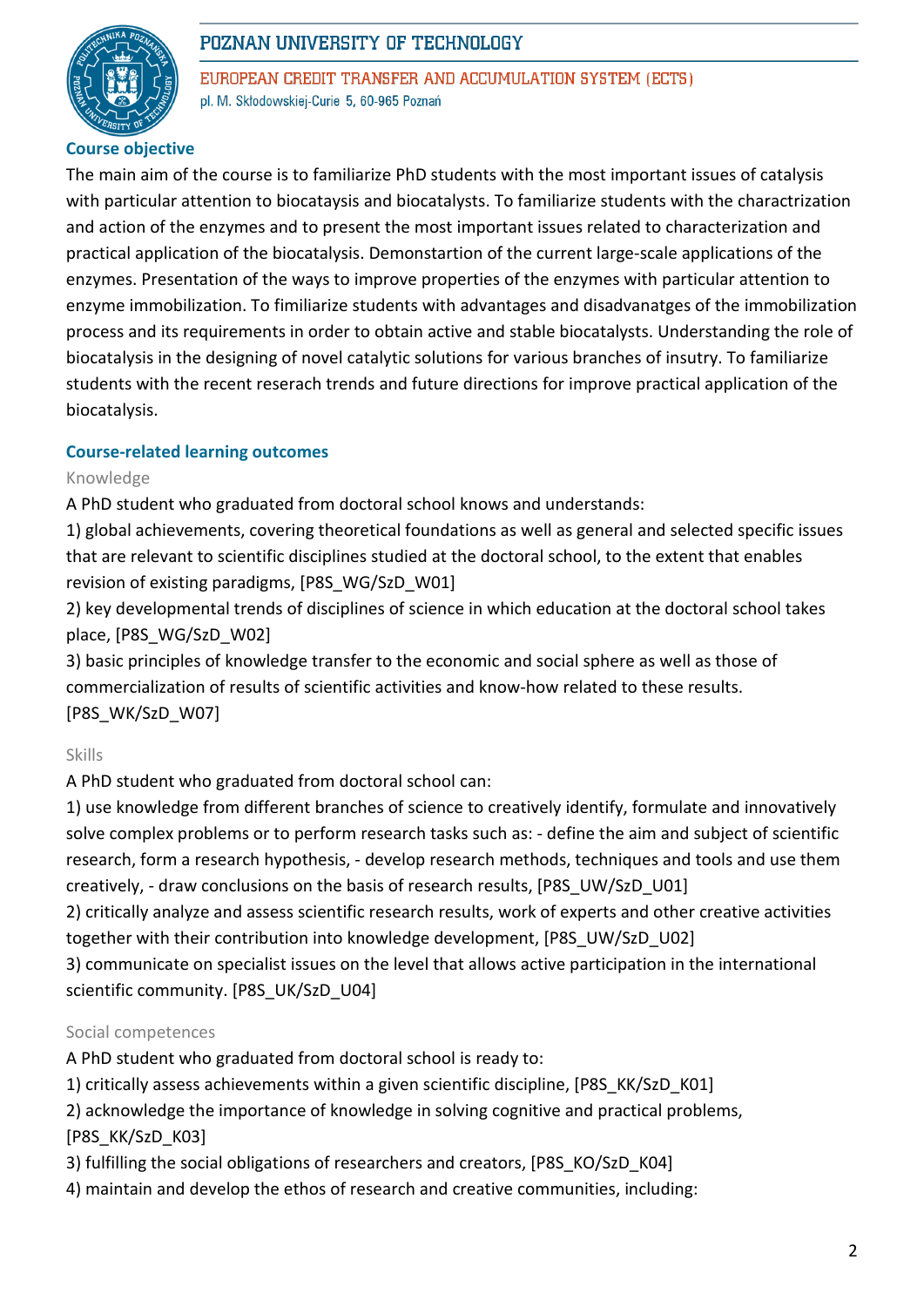

EUROPEAN CREDIT TRANSFER AND ACCUMULATION SYSTEM (ECTS) pl. M. Skłodowskiej-Curie 5, 60-965 Poznań

- conducting independent scientific activity, - respecting the principle of public ownership of the results of scientific activities, including the principles of intellectual property protection. [P8S\_KR/SzD\_K07]

### **Methods for verifying learning outcomes and assessment criteria**

Learning outcomes presented above are verified as follows:

| PQF code  | Methods for verification of learning outcomes | Assessment criteria   |
|-----------|-----------------------------------------------|-----------------------|
| W01, W02, | Test - exam (colloquium) in writing           | $3 - 50.1\% - 70.0\%$ |
| W07       |                                               | 4 - 70.1%-90.0%,      |
|           |                                               | 5 - from 90.1%        |
|           |                                               |                       |
| U01, U02, | Test - exam (colloquium) in writing           | $3 - 50.1\% - 70.0\%$ |
| U04       |                                               | 4 - 70.1%-90.0%,      |
|           |                                               | 5 - from 90.1%        |
|           |                                               |                       |
| K01, U03, | Test - exam (colloquium) in writing           | $3 - 50.1\% - 70.0\%$ |
| K04,      |                                               | 4 - 70.1%-90.0%,      |
| K07       |                                               | 5 - from 90.1%        |
|           |                                               |                       |

#### **Programme content**

1. Selected information on the catalysis, biocatalysis and biocatalysts.

2. Characterization and application of the biocatalytic reactions and their potential large-scale application.

3. Enzyme immobilization process, its advantages and disadvantages, process designing and its characterization.

4. Potential directions and reserach trends on practical application of biocatalysts.

### **Teaching methods**

Lecture: multimedia presentation including illustrations and examples.

### **Bibliography**

Basic

1. A. S. Bommarius, B. R. Riebel, Biocatalysis: Fundamentals and Applications, Wiley-VCH Verlag GmbH & Co. KGaA, Weinheim, 2004.

2. L. Cao, Enzyme immobilization process, its advantages and disadvantages and process characterization, Wiley-VCH Verlag GmbH & Co. KGaA, Weinheim, 2005.

3. A. J. J. Straathof, P. Adlercreutz, Applied Biocatalysis, CRC Press, Boca ranton, 2000.

#### Additional

1. C.T. Hou, Handbook of Industrial Biocatalysis, CRC Press, Boca Raton, 2019.